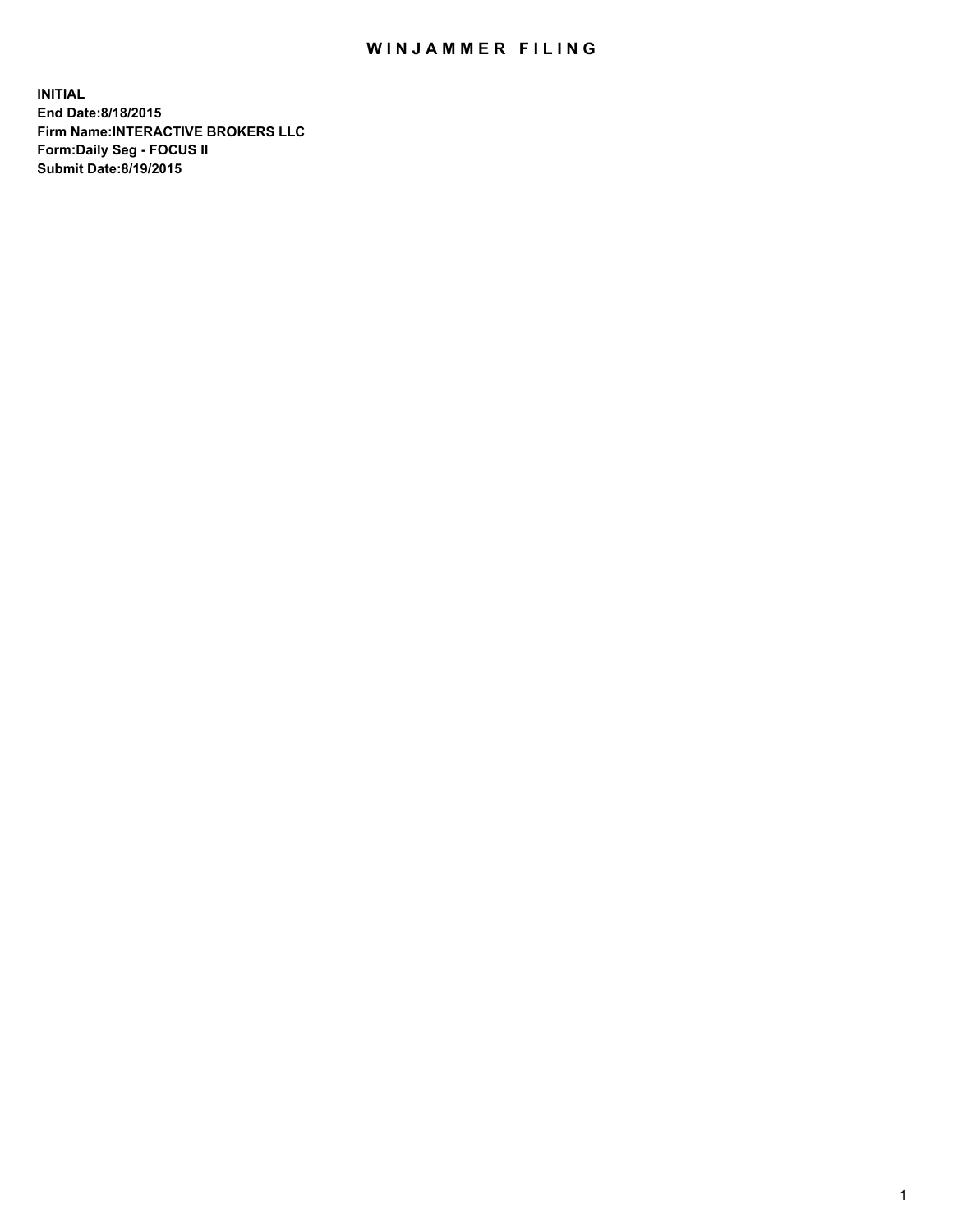## **INITIAL End Date:8/18/2015 Firm Name:INTERACTIVE BROKERS LLC Form:Daily Seg - FOCUS II Submit Date:8/19/2015 Daily Segregation - Cover Page**

| Name of Company<br><b>Contact Name</b><br><b>Contact Phone Number</b><br><b>Contact Email Address</b>                                                                                                                                                                                                                          | <b>INTERACTIVE BROKERS LLC</b><br><b>Michael Ellman</b><br>203-422-8926<br>mellman@interactivebrokers.co<br>$m$ |
|--------------------------------------------------------------------------------------------------------------------------------------------------------------------------------------------------------------------------------------------------------------------------------------------------------------------------------|-----------------------------------------------------------------------------------------------------------------|
| FCM's Customer Segregated Funds Residual Interest Target (choose one):<br>a. Minimum dollar amount: ; or<br>b. Minimum percentage of customer segregated funds required:% ; or<br>c. Dollar amount range between: and; or<br>d. Percentage range of customer segregated funds required between: % and %.                       | $\overline{\mathbf{0}}$<br>0<br>155,000,000 245,000,000<br>00                                                   |
| FCM's Customer Secured Amount Funds Residual Interest Target (choose one):<br>a. Minimum dollar amount: ; or<br>b. Minimum percentage of customer secured funds required:%; or<br>c. Dollar amount range between: and; or<br>d. Percentage range of customer secured funds required between: % and %.                          | $\overline{\mathbf{0}}$<br>0<br>80,000,000 120,000,000<br>0 <sub>0</sub>                                        |
| FCM's Cleared Swaps Customer Collateral Residual Interest Target (choose one):<br>a. Minimum dollar amount: ; or<br>b. Minimum percentage of cleared swaps customer collateral required:% ; or<br>c. Dollar amount range between: and; or<br>d. Percentage range of cleared swaps customer collateral required between:% and%. | $\overline{\mathbf{0}}$<br>$\underline{\mathbf{0}}$<br>0 <sub>0</sub><br>0 <sub>0</sub>                         |

Attach supporting documents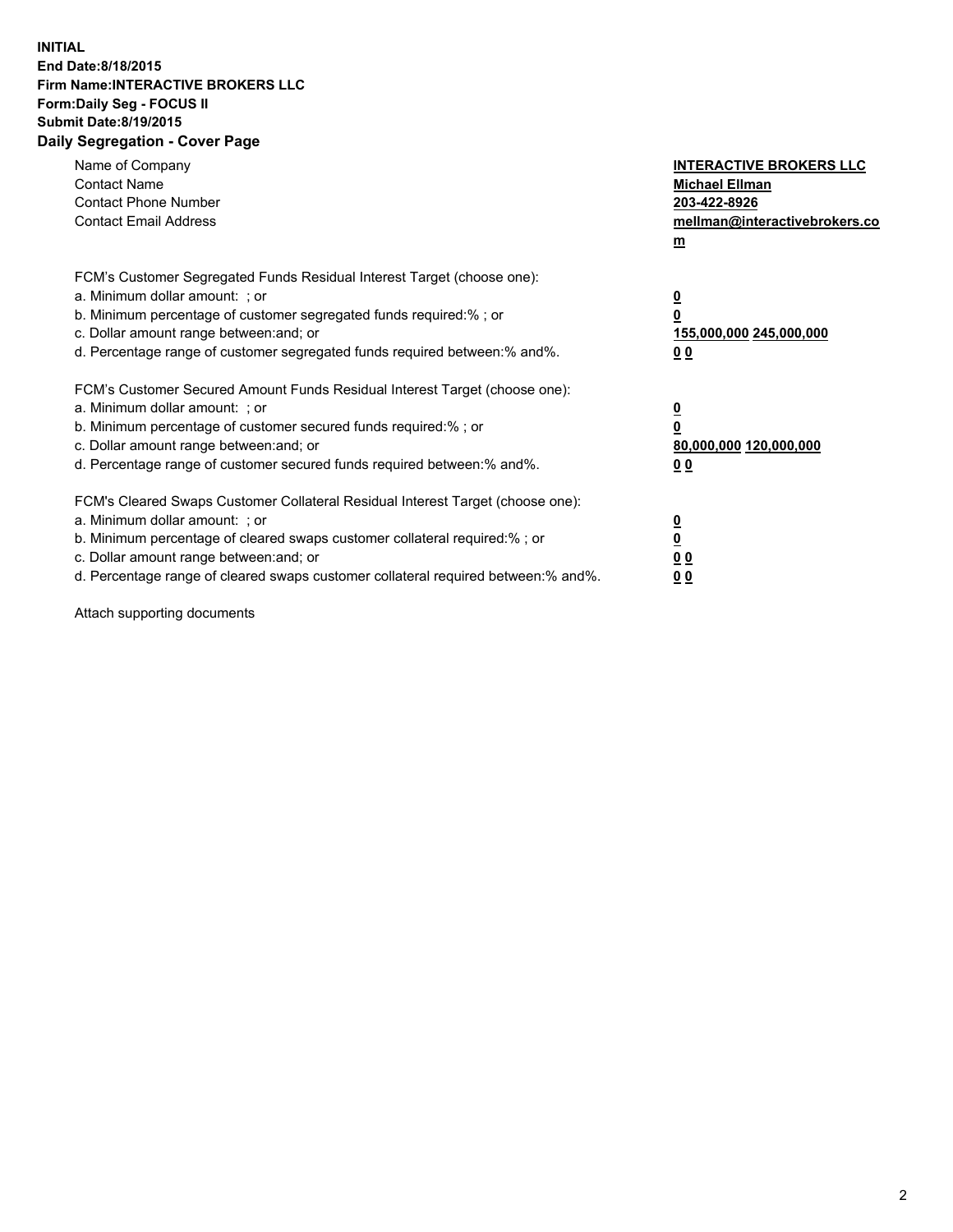## **INITIAL End Date:8/18/2015 Firm Name:INTERACTIVE BROKERS LLC Form:Daily Seg - FOCUS II Submit Date:8/19/2015 Daily Segregation - Secured Amounts**

|                | Daily Ocglegation - Occarea Anioants                                                                         |                                   |
|----------------|--------------------------------------------------------------------------------------------------------------|-----------------------------------|
|                | Foreign Futures and Foreign Options Secured Amounts                                                          |                                   |
|                | Amount required to be set aside pursuant to law, rule or regulation of a foreign                             | $0$ [7305]                        |
|                | government or a rule of a self-regulatory organization authorized thereunder                                 |                                   |
| 1.             | Net ledger balance - Foreign Futures and Foreign Option Trading - All Customers                              |                                   |
|                | A. Cash                                                                                                      | 408,517,544 [7315]                |
|                | B. Securities (at market)                                                                                    | $0$ [7317]                        |
| 2.             | Net unrealized profit (loss) in open futures contracts traded on a foreign board of trade                    | -18,907,153 [7325]                |
| 3.             | Exchange traded options                                                                                      |                                   |
|                | a. Market value of open option contracts purchased on a foreign board of trade                               | <b>30,482</b> [7335]              |
|                | b. Market value of open contracts granted (sold) on a foreign board of trade                                 | -13,792 [7337]                    |
| 4.             | Net equity (deficit) (add lines 1.2. and 3.)                                                                 | 389,627,081 [7345]                |
| 5.             | Account liquidating to a deficit and account with a debit balances - gross amount                            | 61,814 [7351]                     |
|                | Less: amount offset by customer owned securities                                                             | 0 [7352] 61,814 [7354]            |
| 6.             | Amount required to be set aside as the secured amount - Net Liquidating Equity                               | 389,688,895 [7355]                |
|                | Method (add lines 4 and 5)                                                                                   |                                   |
| 7.             | Greater of amount required to be set aside pursuant to foreign jurisdiction (above) or line                  | 389,688,895 [7360]                |
|                | 6.                                                                                                           |                                   |
|                | FUNDS DEPOSITED IN SEPARATE REGULATION 30.7 ACCOUNTS                                                         |                                   |
| $\mathbf{1}$ . | Cash in banks                                                                                                |                                   |
|                | A. Banks located in the United States                                                                        | 68 [7500]                         |
|                | B. Other banks qualified under Regulation 30.7                                                               | 0 [7520] 68 [7530]                |
| 2.             | Securities                                                                                                   |                                   |
|                | A. In safekeeping with banks located in the United States                                                    | 384,614,406 [7540]                |
|                | B. In safekeeping with other banks qualified under Regulation 30.7                                           | 0 [7560] 384,614,406 [7570]       |
| 3.             | Equities with registered futures commission merchants                                                        |                                   |
|                | A. Cash                                                                                                      | $0$ [7580]                        |
|                | <b>B.</b> Securities                                                                                         | $0$ [7590]                        |
|                | C. Unrealized gain (loss) on open futures contracts                                                          | $0$ [7600]                        |
|                | D. Value of long option contracts                                                                            | $0$ [7610]                        |
|                | E. Value of short option contracts                                                                           | 0 [7615] 0 [7620]                 |
| 4.             | Amounts held by clearing organizations of foreign boards of trade                                            |                                   |
|                | A. Cash                                                                                                      | $0$ [7640]                        |
|                | <b>B.</b> Securities                                                                                         | $0$ [7650]                        |
|                | C. Amount due to (from) clearing organization - daily variation                                              | $0$ [7660]                        |
|                | D. Value of long option contracts                                                                            | $0$ [7670]                        |
| 5.             | E. Value of short option contracts                                                                           | 0 [7675] 0 [7680]                 |
|                | Amounts held by members of foreign boards of trade                                                           |                                   |
|                | A. Cash<br><b>B.</b> Securities                                                                              | 142,200,616 [7700]                |
|                | C. Unrealized gain (loss) on open futures contracts                                                          | $0$ [7710]                        |
|                | D. Value of long option contracts                                                                            | $-6,467,533$ [7720]               |
|                |                                                                                                              | 30,490 [7730]                     |
| 6.             | E. Value of short option contracts<br>Amounts with other depositories designated by a foreign board of trade | -13,793 [7735] 135,749,780 [7740] |
| 7.             |                                                                                                              | 0 [7760]                          |
| 8.             | Segregated funds on hand                                                                                     | $0$ [7765]                        |
| 9.             | Total funds in separate section 30.7 accounts                                                                | 520,364,254 [7770]                |
|                | Excess (deficiency) Set Aside for Secured Amount (subtract line 7 Secured Statement<br>Page 1 from Line 8)   | 130,675,359 [7380]                |
| 10.            | Management Target Amount for Excess funds in separate section 30.7 accounts                                  | 80,000,000 [7780]                 |
| 11.            | Excess (deficiency) funds in separate 30.7 accounts over (under) Management Target                           | 50,675,359 [7785]                 |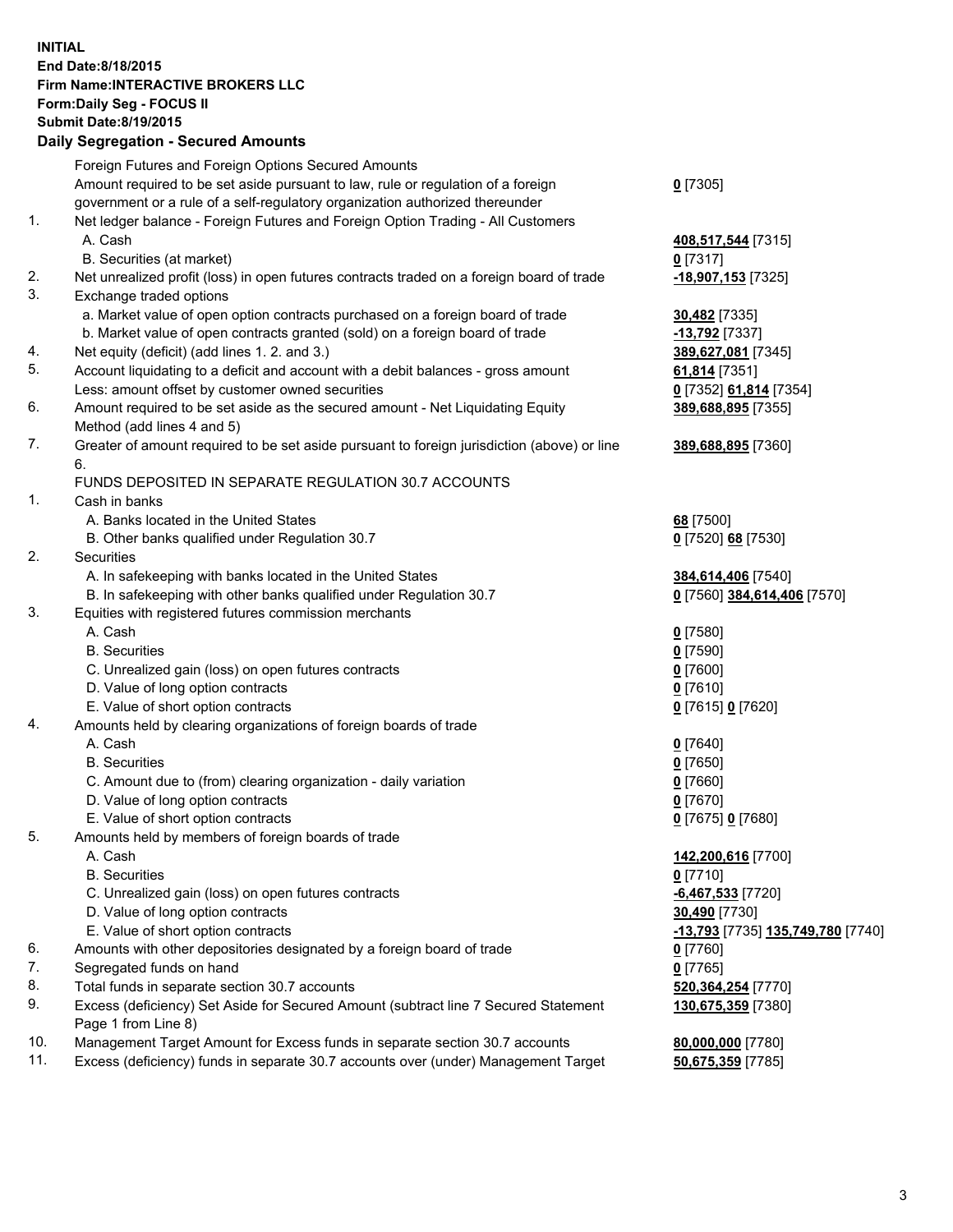**INITIAL End Date:8/18/2015 Firm Name:INTERACTIVE BROKERS LLC Form:Daily Seg - FOCUS II Submit Date:8/19/2015 Daily Segregation - Segregation Statement** SEGREGATION REQUIREMENTS(Section 4d(2) of the CEAct) 1. Net ledger balance A. Cash **2,633,946,578** [7010] B. Securities (at market) **0** [7020] 2. Net unrealized profit (loss) in open futures contracts traded on a contract market **-19,376,317** [7030] 3. Exchange traded options A. Add market value of open option contracts purchased on a contract market **110,306,885** [7032] B. Deduct market value of open option contracts granted (sold) on a contract market **-166,595,564** [7033] 4. Net equity (deficit) (add lines 1, 2 and 3) **2,558,281,582** [7040] 5. Accounts liquidating to a deficit and accounts with debit balances - gross amount **80,412** [7045] Less: amount offset by customer securities **0** [7047] **80,412** [7050] 6. Amount required to be segregated (add lines 4 and 5) **2,558,361,994** [7060] FUNDS IN SEGREGATED ACCOUNTS 7. Deposited in segregated funds bank accounts A. Cash **367,825,191** [7070] B. Securities representing investments of customers' funds (at market) **1,406,180,762** [7080] C. Securities held for particular customers or option customers in lieu of cash (at market) **0** [7090] 8. Margins on deposit with derivatives clearing organizations of contract markets A. Cash **21,243,940** [7100] B. Securities representing investments of customers' funds (at market) **1,048,225,616** [7110] C. Securities held for particular customers or option customers in lieu of cash (at market) **0** [7120] 9. Net settlement from (to) derivatives clearing organizations of contract markets **-334,863** [7130] 10. Exchange traded options A. Value of open long option contracts **110,268,477** [7132] B. Value of open short option contracts **-166,557,194** [7133] 11. Net equities with other FCMs A. Net liquidating equity **0** [7140] B. Securities representing investments of customers' funds (at market) **0** [7160] C. Securities held for particular customers or option customers in lieu of cash (at market) **0** [7170] 12. Segregated funds on hand **0** [7150] 13. Total amount in segregation (add lines 7 through 12) **2,786,851,929** [7180] 14. Excess (deficiency) funds in segregation (subtract line 6 from line 13) **228,489,935** [7190] 15. Management Target Amount for Excess funds in segregation **155,000,000** [7194] **73,489,935** [7198]

16. Excess (deficiency) funds in segregation over (under) Management Target Amount Excess